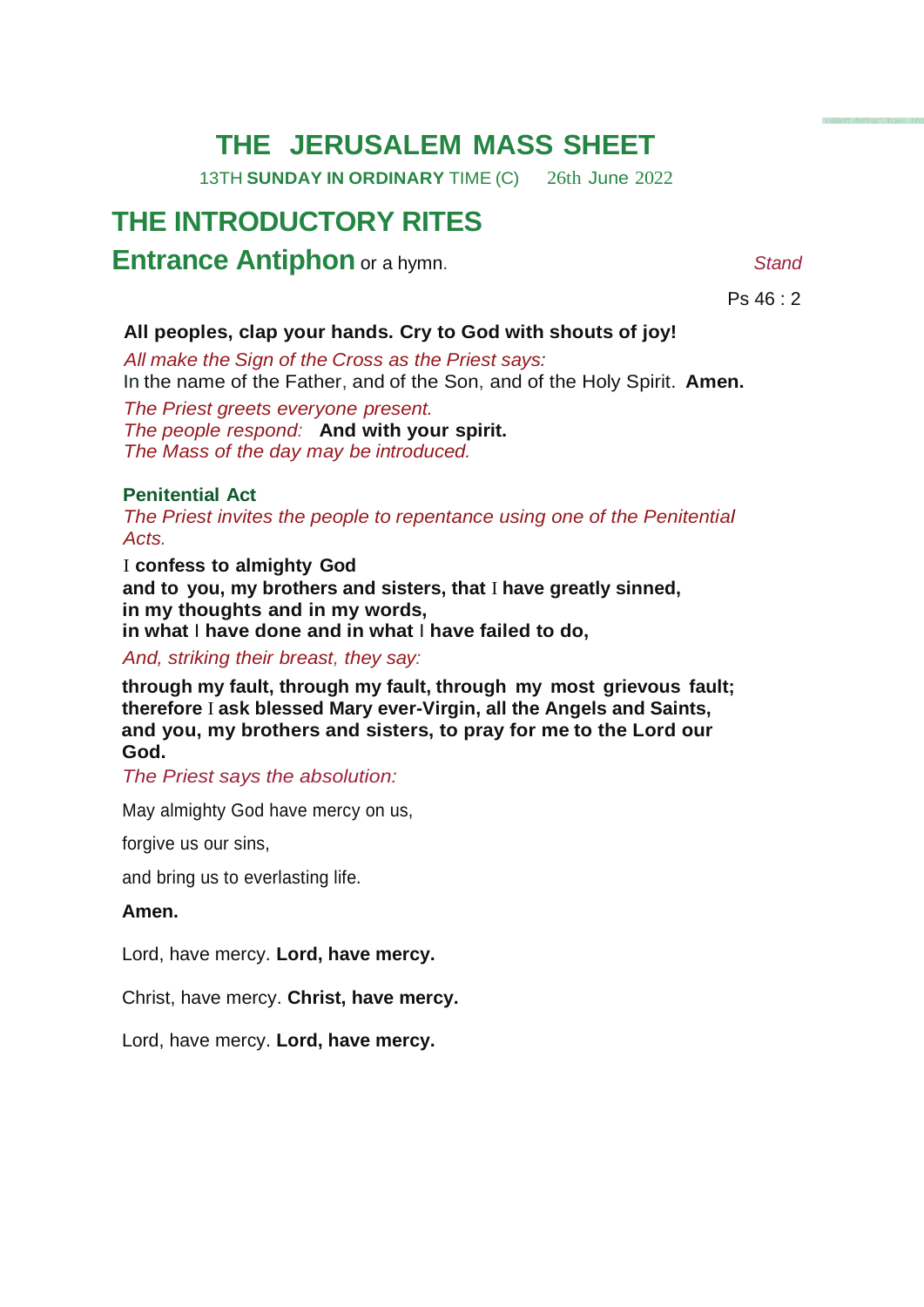# **The Gloria**

**Glory to God in the highest, and on earth peace to people of good will. We praise you, we bless you, we adore you, we glorify you, we give you thanks for your great glory, Lord God, heavenly King, O God, almighty Father. Lord Jesus Christ, Only Begotten Son, Lord God, Lamb of God, Son of the Father, you take away the sins of the world, have mercy on us; you take away the sins of the world, receive our prayer; you are seated at the right hand of the father, have mercy on us. For you alone are the Holy One, you alone are the Lord, you alone are the Most High, Jesus Christ, with the Holy Spirit, in the glory of God the Father. Amen.**

# **The Collect**

O God, who through the grace of adoption chose us to be children of light, grant, we pray, that we may not be wrapped in the darkness of error but always be seen to stand in the bright light of truth. Through our Lord Jesus Christ, your Son, who lives and reigns with you in the unity of the Holy Spirit, God, for ever and ever. **Amen.** *Sit,*

# **THE LITURGY OF THE WORD**

# **First Reading**

A reading from the first book of the Kings 19:16. 19-21 The Lord said to Elijah: 'Go, you are to anoint Elisha son of Shaphat, of Abel Meholah, as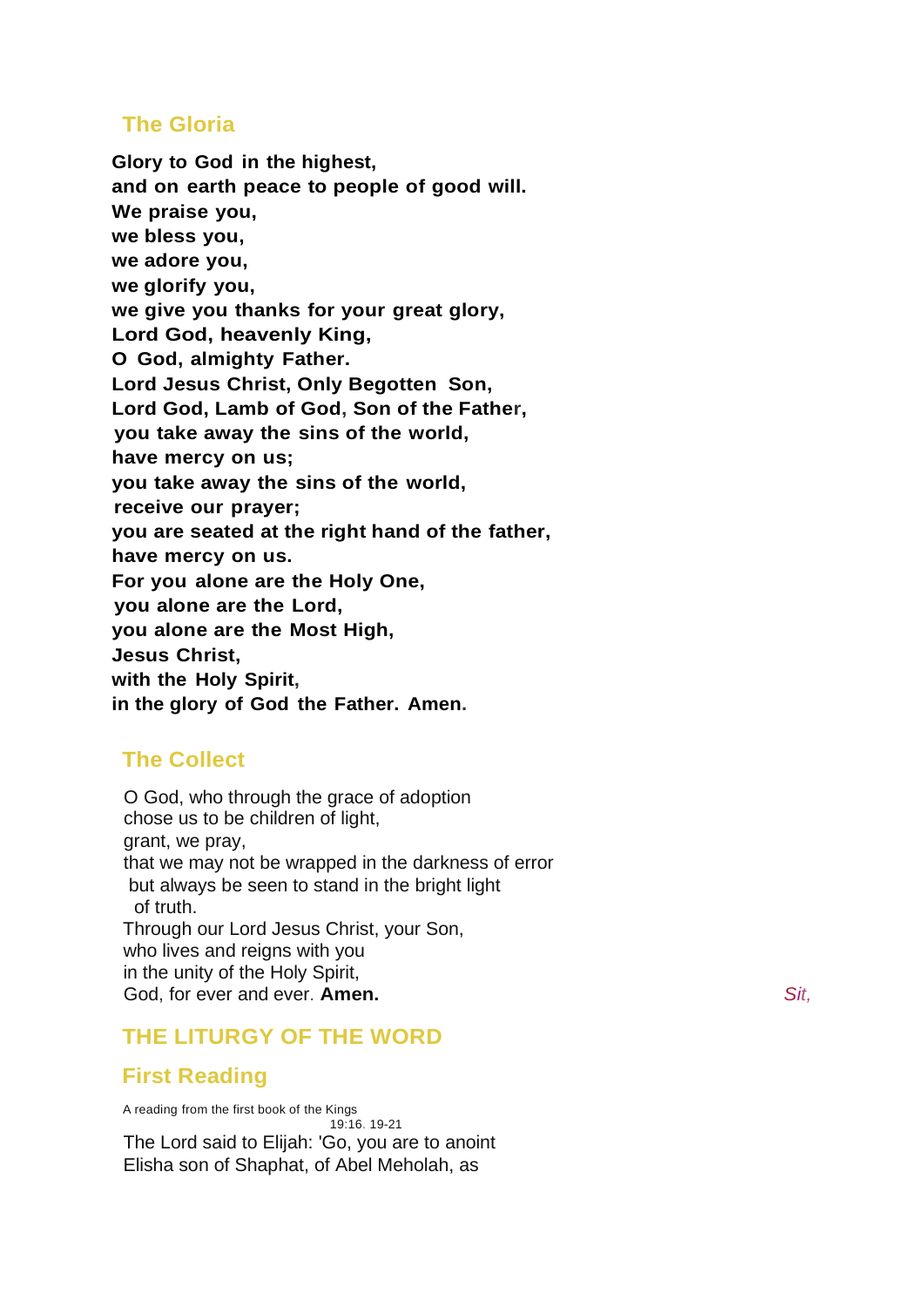prophet to succeed you.'

Leaving there, Elijah came on Elisha son of Shaphat as he was ploughing behind twelve yoke of oxen, he himself being with the twelfth. Elijah passed near to him and threw his cloak over him. Elisha left his oxen and ran after Elijah. 'Let me kiss my father and mother, then I will follow you' he said. Elijah answered, 'Go, go back; for have I done anything to you?' Elisha turned away, took the pair of oxen and slaughtered them. He used the plough for cooking the oxen, then gave to his men, who ate. He then rose, and followed Elijah and became his servant.

The word of the Lord. **Thanks be to God.**

**Psalm** Ps. 109:1-4.R.v4

# **R) You are a priest for ever, a priest like Melchizedek of old.**

The Lord's revelation to my Master: 'Sit on my right: I will put your foes beneath your feet.' **(R)**

The Lord will send from Zion

your sceptre of power:

rule in the midst of all your foes. **(R)**

A prince from the day of your birth

on the holy mountains;

from the womb before the daybreak I begot you. **(R)**

The Lord has sworn an oath he will not change.

'You are a priest for ever,

a priest like Melchizedek of old.' **(R)**

# **Second Reading**

#### *(an alternative may be read)*

A reading from the first letter of St Paul to the Corinthians 11:23-26 This is what I received from the Lord, and in turn passed on to you: that on the same night that he was betrayed, the Lord Jesus took some bread, and thanked God for it and broke it, and he said, 'This is my body, which is for you; do this as a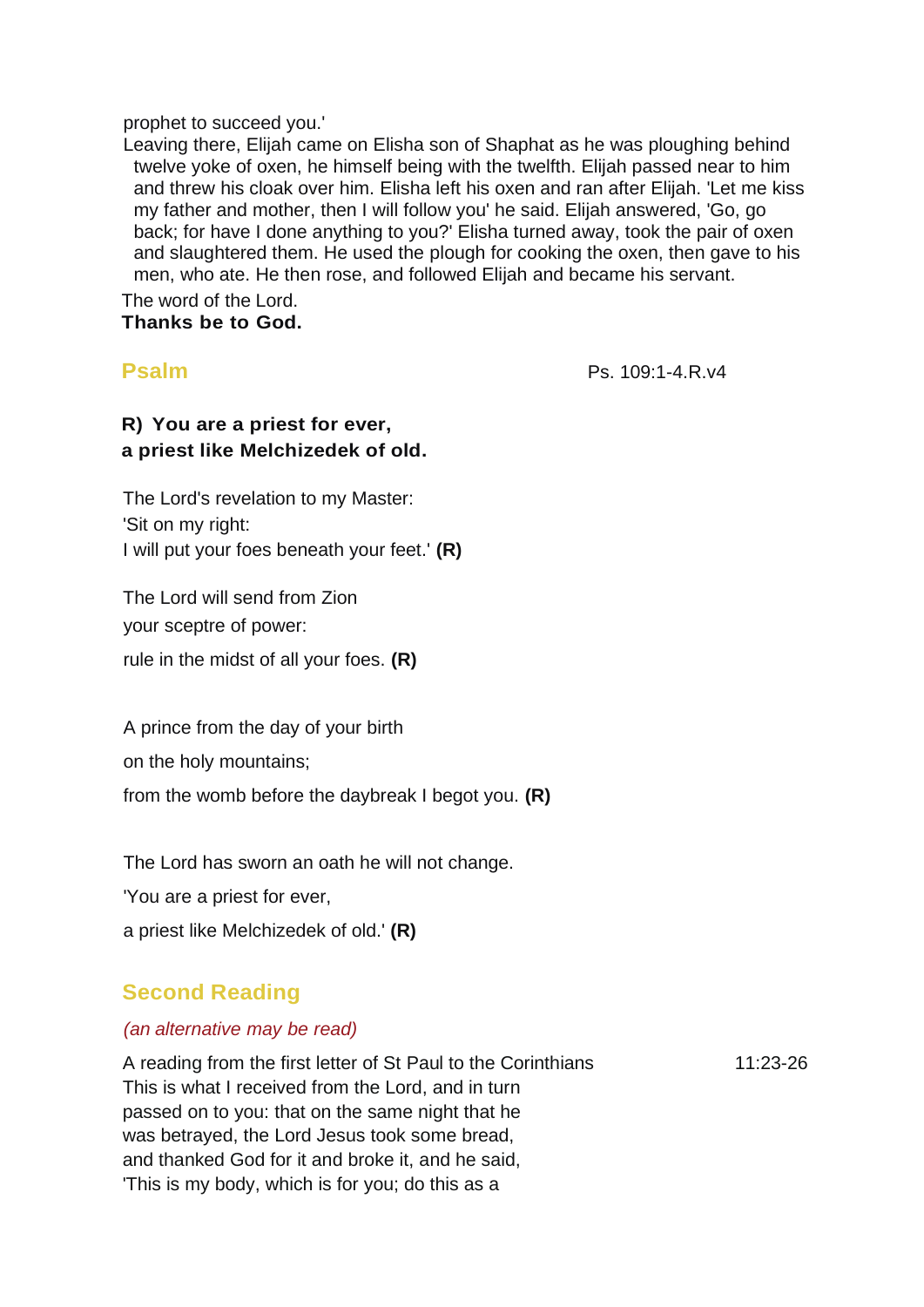memorial of me.' In the same way he took the cup after supper, and said, 'This cup is the new covenant in my blood. Whenever you drink it, do this as a memorial of me.' Until the Lord comes, therefore, every time you eat this bread and drink this cup, you are proclaiming his death. The word of the Lord. **Thanks be to God.**

# **Sequence** *(Shorter form)*

Behold the bread of angels, sent For pilgrims in their banishment, The bread for God's true children meant, That may not unto dogs be given: Oft in the olden types foreshowed; In Isaac on the altar bowed, And in the ancient paschal food, And in the manna sent from heaven. Come then, good shepherd, bread divine, Still show to us thy mercy sign; Oh, feed us still, still keep us thine; So may we see thy glories shine In fields of immortality; O thou, the wisest, mightiest, best, Our present food, our future rest, Come, make us each thy chosen guest, Co-heirs of thine, and comrades blest With saints whose dwelling is with thee.

# **Gospel Acclamation** *Stand*

#### **Alleluia, alleluia!** I Cor 5:7-8

**I am the living bread which has come down** 

 **from heaven,**

**says the Lord.**

### **Anyone who eats this bread will live for ever. Alleluia!**

**Gospel** John 20:1-9

#### *(an alternative may be read)*

The Lord be with you. **And with your spirit.**

A reading from the holy Gospel according to Luke. **Glory to you, O Lord.**

#### Jesus made the crowds welcome and talked to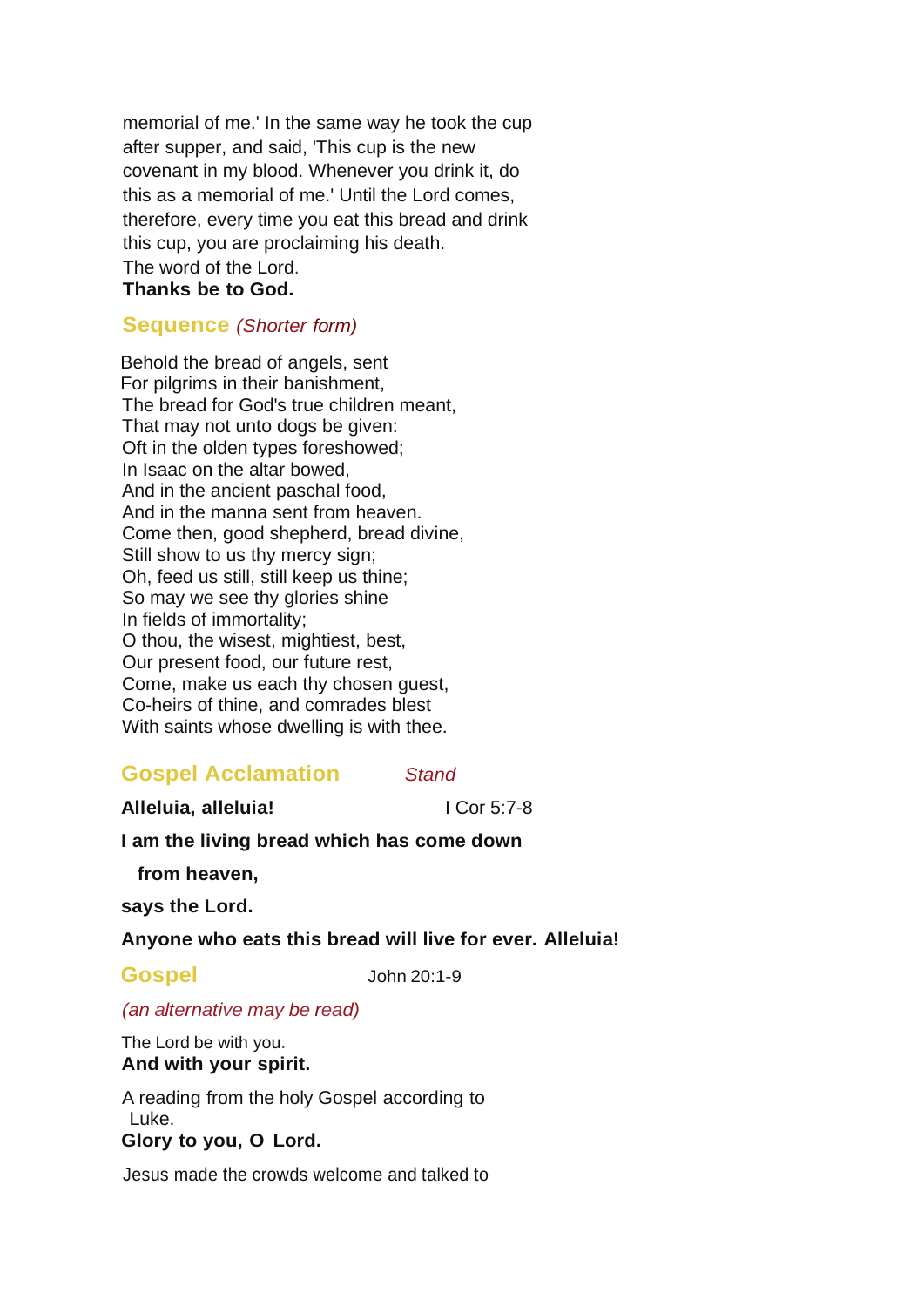them about the kingdom of God; and he cured those who were in need of healing.

 It was late afternoon when the Twelve came to him and said, 'Send the people away, and they can go to the villages and farms round about to find lodging and food; for we are in a lonely place here.' He replied, 'Give them something to eat yourselves.' But they said, 'We have no more than five loaves and two fish, unless we are to go ourselves and buy food for all these people.' For there were about five thousand men. But he said to his disciples, 'Get them to sit down in parties of about fifty.' They did so and made them all sit down. Then he took the five loaves and the two fish, raised his eyes to heaven, and said the blessing over them; then he broke them and handed them to his disciples to distribute among the crowd. They all ate as much as they wanted, and when the scraps remaining were collected they filled twelve baskets. The Gospel of the Lord. **Praise to you, Lord Jesus Christ.**

# **The Homily** *Sit*

# **The Nicene Creed** *Stand*

**I believe in one God, the Father almighty, maker of heaven and earth, of all things visible and invisible. I believe in one Lord Jesus Christ, the Only Begotten Son of God, born of the Father before all ages. God from God, Light from Light, true God from true God, begotten, not made, consubstantial with the Father; through him all things were made. For us men and for our salvation he came down from heaven,**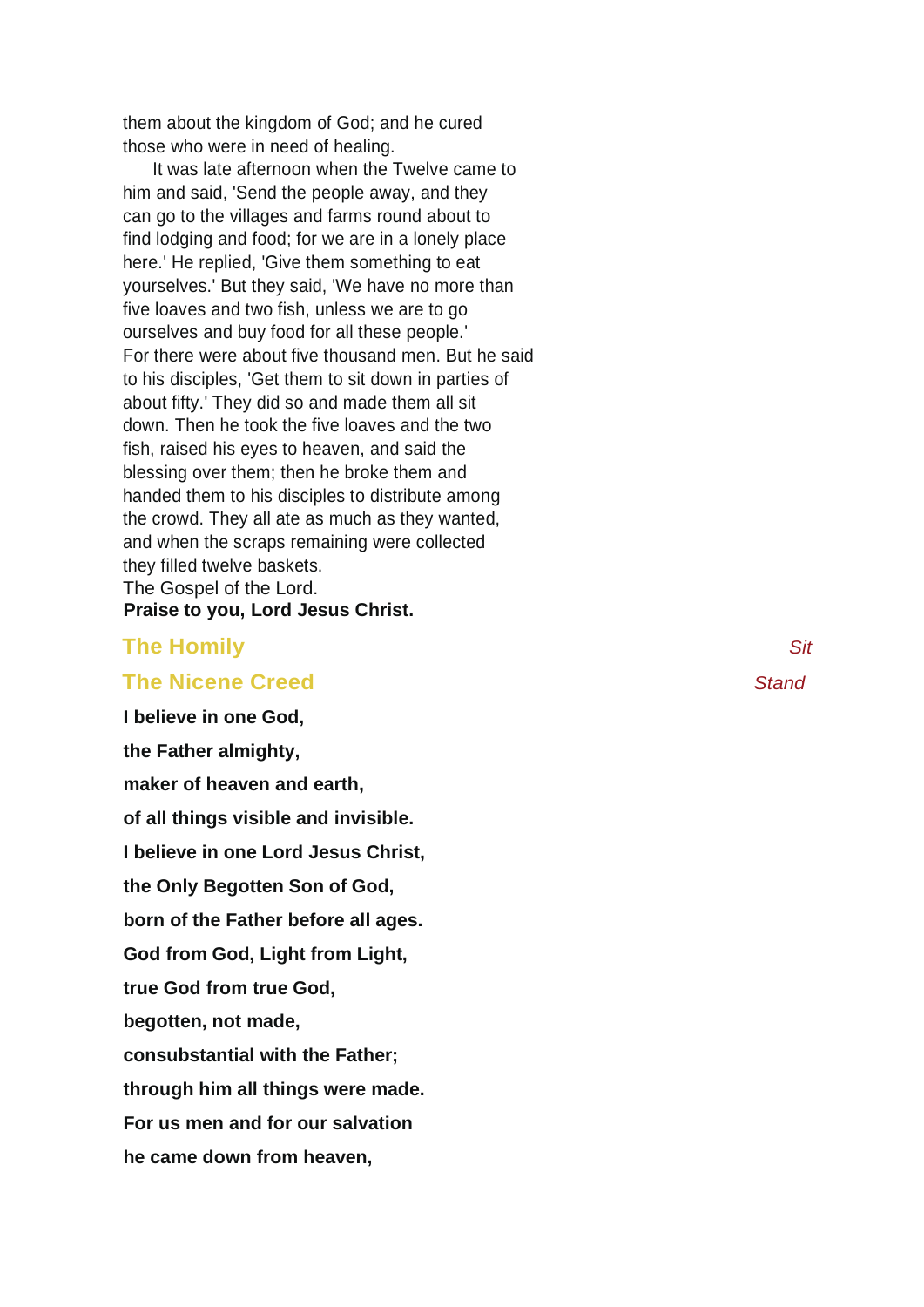*and by the Holy SpiritAll bow was incarnate of the Virgin Mary, and became man.* **For our sake he was crucified under Pontius Pilate, he suffered death and was buried, and rose again on the third day in accordance with the Scriptures. He ascended into heaven and is seated at the right hand of the Father. He will come again in glory to judge the living and the dead and his kingdom will have no end. I believe in the Holy Spirit, the Lord, the giver of life, who proceeds from the Father and the Son, who with the Father and the Son is adored and glorified, who has spoken through the prophets. I believe in one, holy, catholic and apostolic Church. I confess one Baptism for the forgiveness of sins and I look forward to the resurrection of the dead and the life of the world to come. Amen. The Prayer of the Faithful** *Response example:* Lord, in your mercy. **Hear our prayer.** *After the concluding prayer all say:* **Amen.** *Sit*

**THE LITURGY OF THE EUCHARIST**

*The offerings are brought to the altar.*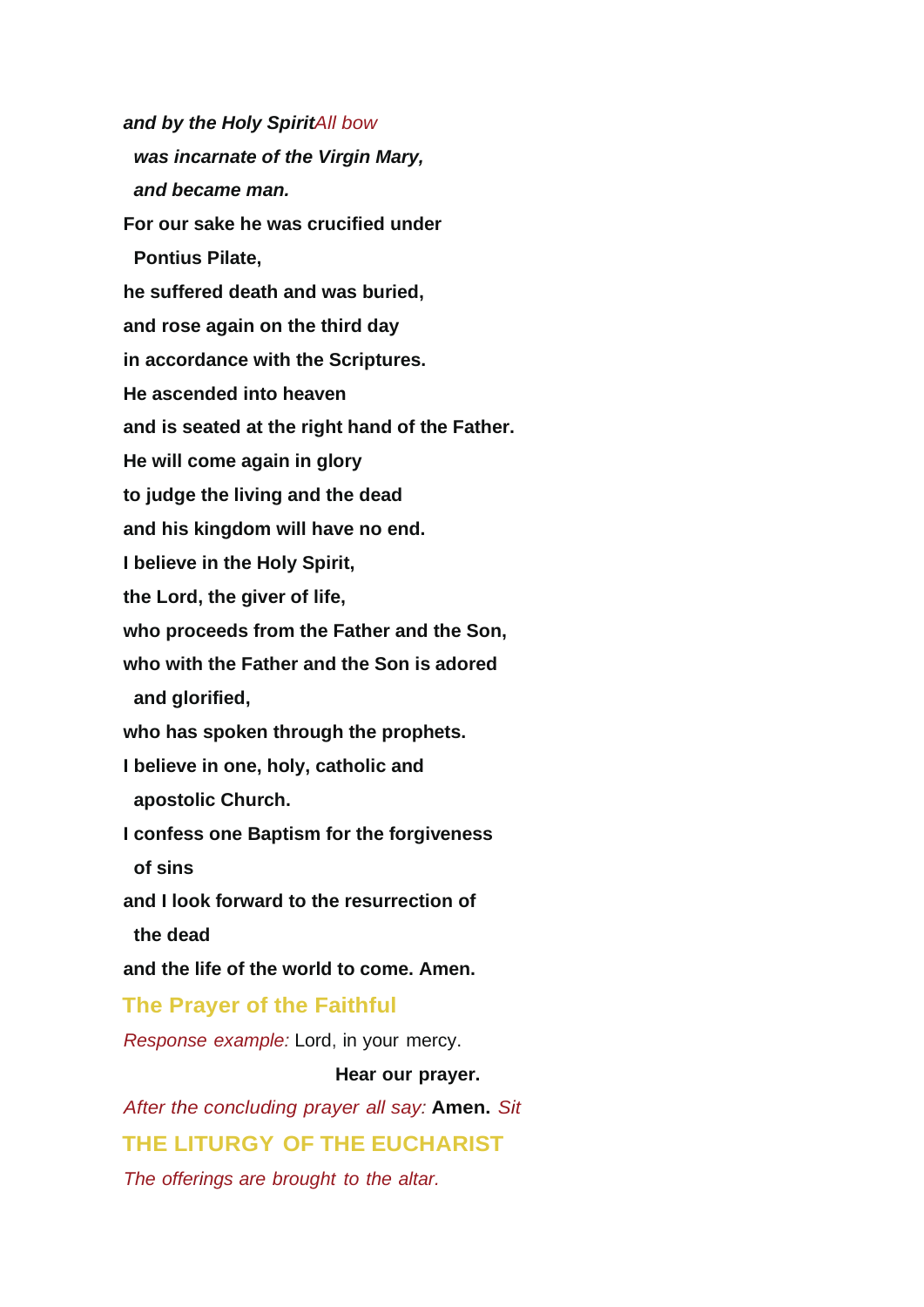*A hymn may be sung. If the Priest says the two prayers of offering aloud, the response both times is:* **Blessed be God for ever.**

*The people rise as the Priest says:*

Pray, brethren (brothers and sisters),

that my sacrifice and yours

may be acceptable to God, the almighty Father

### *The people reply:*

**May the Lord accept the sacrifice at your hands for the praise and glory of his name, for our good and the good of all his holy Church. Prayer over the Offerings**

#### Grant your Church, O Lord, we pray, the gifts of unity and peace, whose signs are to be seen in mystery in the offerings we here present. Through Christ our Lord.

#### **Amen.**

# **The Eucharistic Prayer**

The Lord be with you. **And with your spirit.**

Lift up your hearts. **We lift them up to the Lord.**

Let us give thanks to the Lord our God. **It is right and just.**

# **Preface I of the Most Holy Eucharist The Sacrifice and Sacrament of Christ**

#### *(The Priest may use a different Preface.)*

It is truly right and just, our duty and our salvation,

always and everywhere to give you thanks,

Lord, holy Father, almighty and eternal God,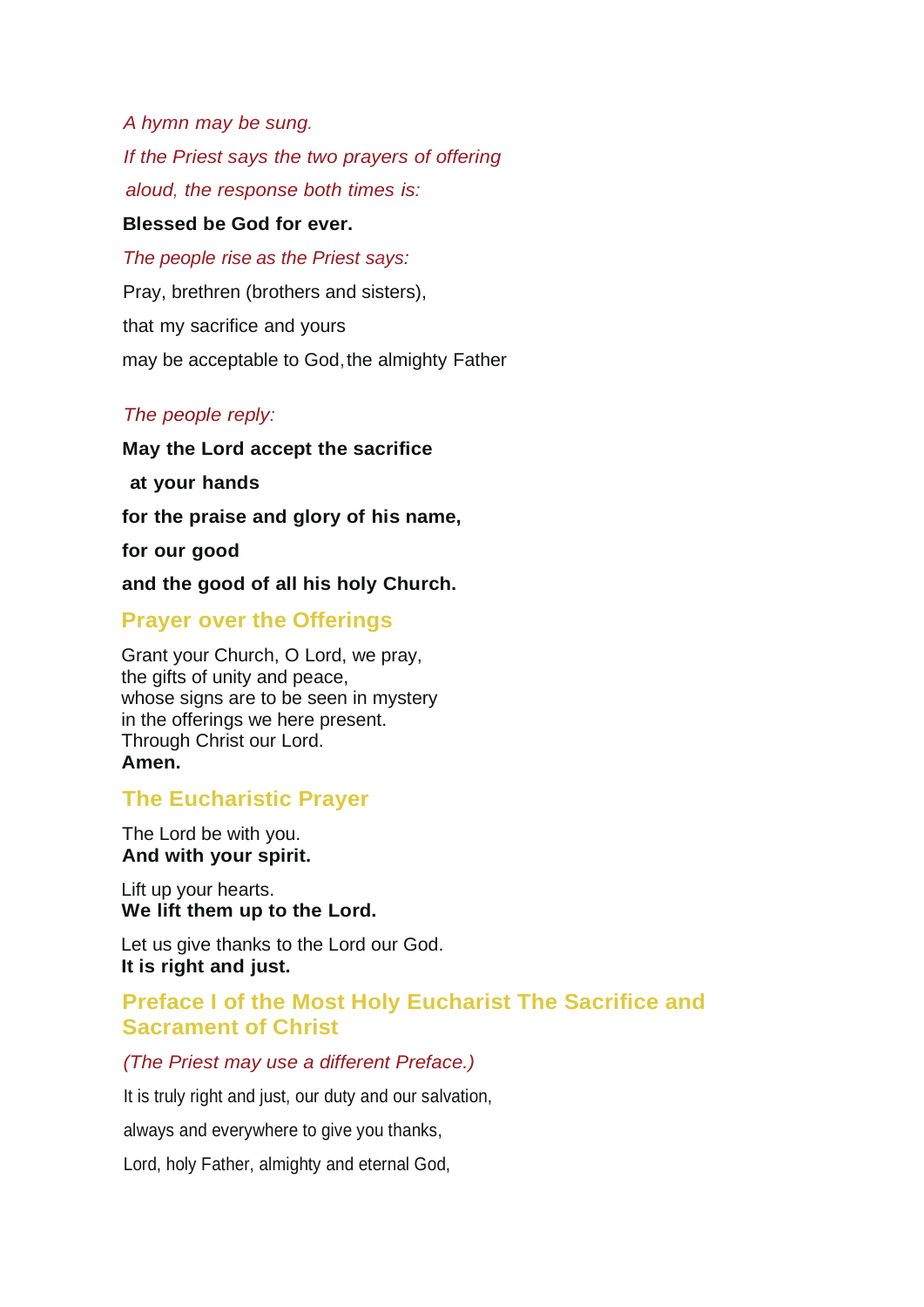through Christ our Lord.

For he is the true and eternal Priest, who instituted the pattern of an everlasting sacrifice and was the first to offer himself as the saving Victim, commanding us to make this offering as his memorial. As we eat his flesh that was sacrificed for us, we are made strong, and, as we drink his Blood that was poured out for us, we are washed clean. And so, with Angels and Archangels, with Thrones and Dominions, and with all the hosts and Powers of heaven, we sing the hymn of your glory,

as without end we acclaim:

**Holy, Holy, Holy Lord God of hosts.**

**Heaven and earth are full of your glory.**

**Hosanna in the highest.**

**Blessed is he who comes in the name ofthe Lord.**

**Hosanna in the highest.** *Kneel*

# **Eucharistic Prayer II**

#### *{The Priest may use a different Eucharistic Prayer.)*

You are indeed Holy, O Lord, the fount of all holiness. Make holy, therefore, these gifts, we pray, by sending down your Spirit upon them like the dewfall, so that they may become for us the Body and if< Blood of our Lord, Jesus Christ. At the time he was betrayed and entered willingly into his Passion, he took bread and, giving thanks, broke it, and gave it to his disciples, saying: TAKE THIS, ALL OF YOU, AND EAT OF IT, FOR THIS IS MY B ODY,

WHICH WILL BE GIVEN UP FOR YOU.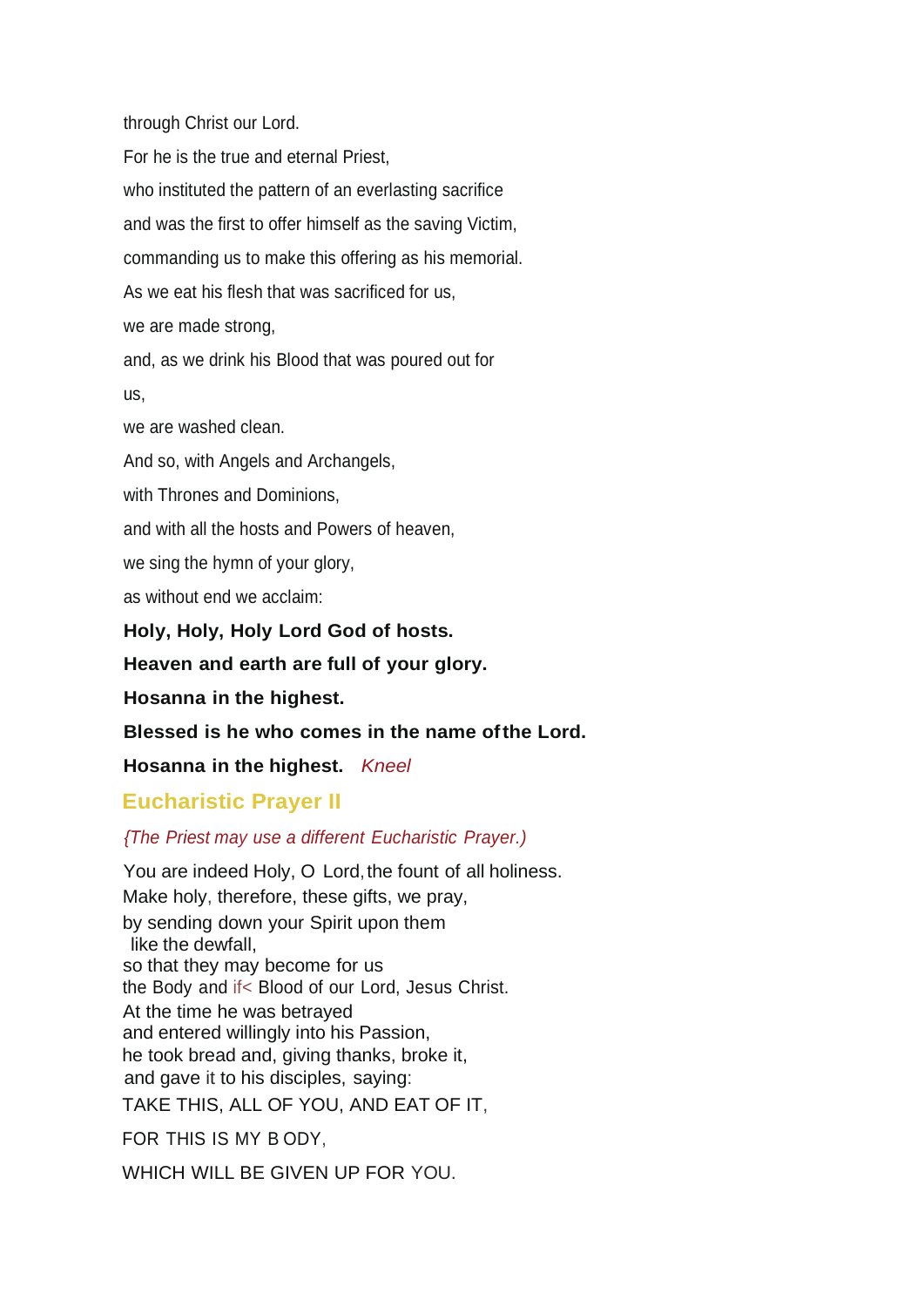In a similar way, when supper was ended,

he took the chalice

and, once more giving thanks,

he gave it to his disciples, saying:

TAKE THIS, ALL OF YOU, AND DRINK FROM IT,

FOR THIS IS THE CHALICE OF MY BLOOD,

THE BLOOD OF THE NEW AND ETERNAL COVENANT,

WHICH WILL BE POURED OUT FOR YOU AND FOR MANY

FOR THE FORGIVENESS OF SINS.

Do THIS IN MEMORY OF ME.

The mystery of faith. *The people continue, acclaiming:*

# **Save us, Saviour of the world,**

# **for by your Cross and Resurrection**

### **you have set us free.**

Therefore, as we celebrate the memorial of his Death and Resurrection, we offer you, Lord, the Bread of life and the Chalice of salvation, giving thanks that you have held us worthy to be in your presence and minister to you. Humbly we pray that, partaking of the Body and Blood of Christ,we may be gathered into one by the Holy Spirit. Remember, Lord, your Church, spread throughout the world, and bring her to the fullness of charity, together with **N.** our Pope and **N .** our Bishop and all the clergy. Remember also our brothers and sisters who have fallen asleep in the hope of the resurrection, and all who have died in your mercy: welcome them into the light of your face .Have mercy on us all, we pray, that with the Blessed Virgin Mary, Mother of God, with blessed Joseph, her Spouse,with the blessed Apos tles, and all the Saints who have pleased youthroughout the ages, we may merit to be coheirs to eternal life,and may praise and glorify you through your Son, Jesus Christ. Through him, and with him, and in him, O God, almighty Father, in the unity of the Holy Spirit,all glory and honour is yours,for ever and ever.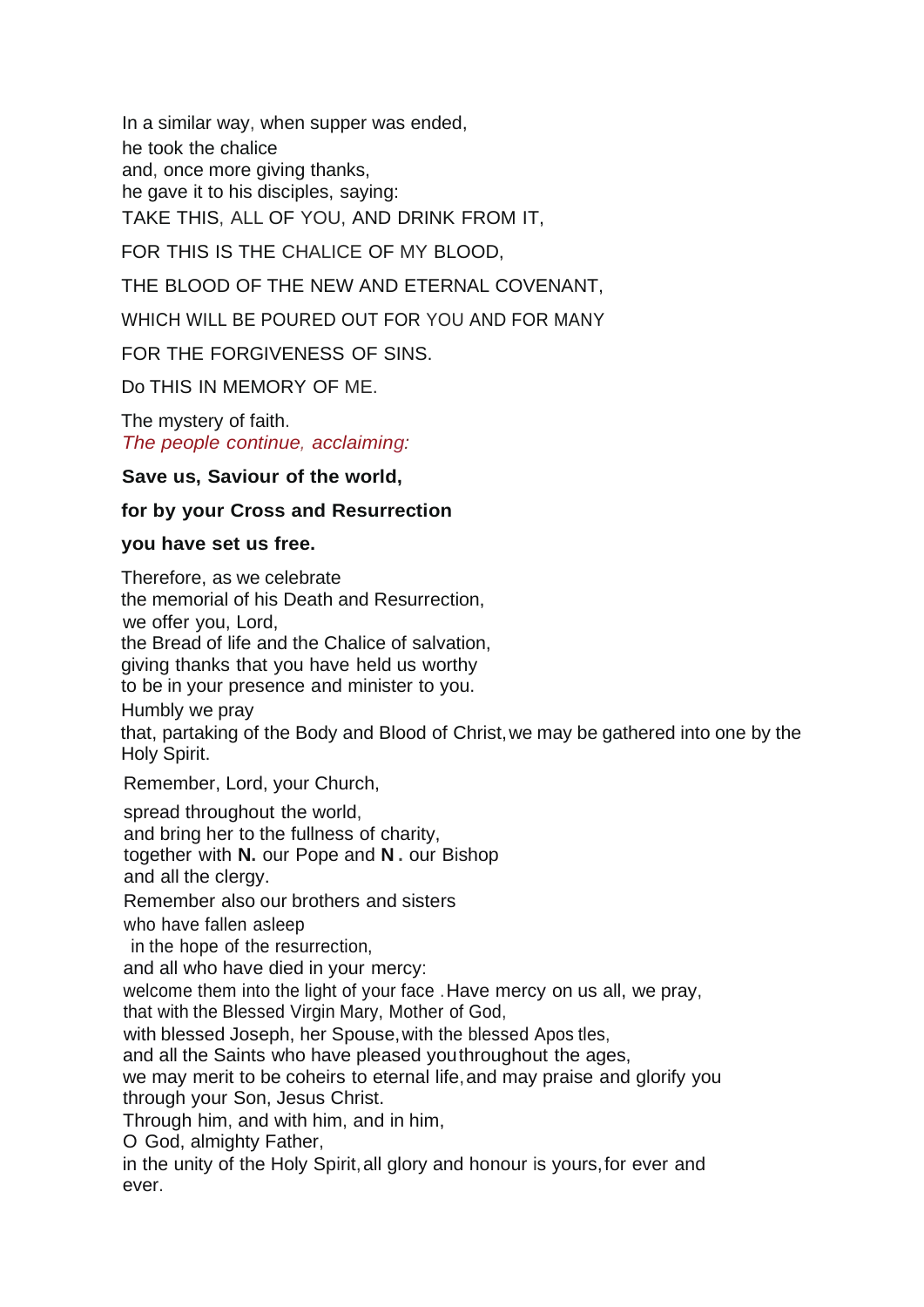*The people acclaim:* **Amen. T'le Communion Rite** *Stand The Priest invites all to join in the Lord's Prayer:* **Our Father, who art in heaven, hallowed be thy name; thy kingdom come, thy will be done on earth as it is in heaven. Give us this day our daily bread, and forgive us our trespasses, as we forgive those who trespass against us; and lead us not into temptation,**

**but deliver us from evil.**

*The Priest continues alone:*

Deliver us, Lord, we pray, from every evil, graciously grant peace in our days, that, by the help of your mercy, we may be always free from sin and safe from all distress, as we await the blessed hope and the coming of our Saviour, Jesus Christ. **For the kingdom,**

#### **the power and the glory are yours**

#### **now and for ever.**

#### *The Priest says:*

Lord Jesus Christ, who said to your Apostles: Peace I leave you, my peace I give you, look not on our sins, but on the faith of your Church, and graciously grant her peace and unity in accordance with your will.

Who live and reign for ever and ever. **Amen.** The peace of the Lord be with you always. **And with your spirit.**

*The Deacon, or the Priest, adds:*

Let us offer each other the sign of peace.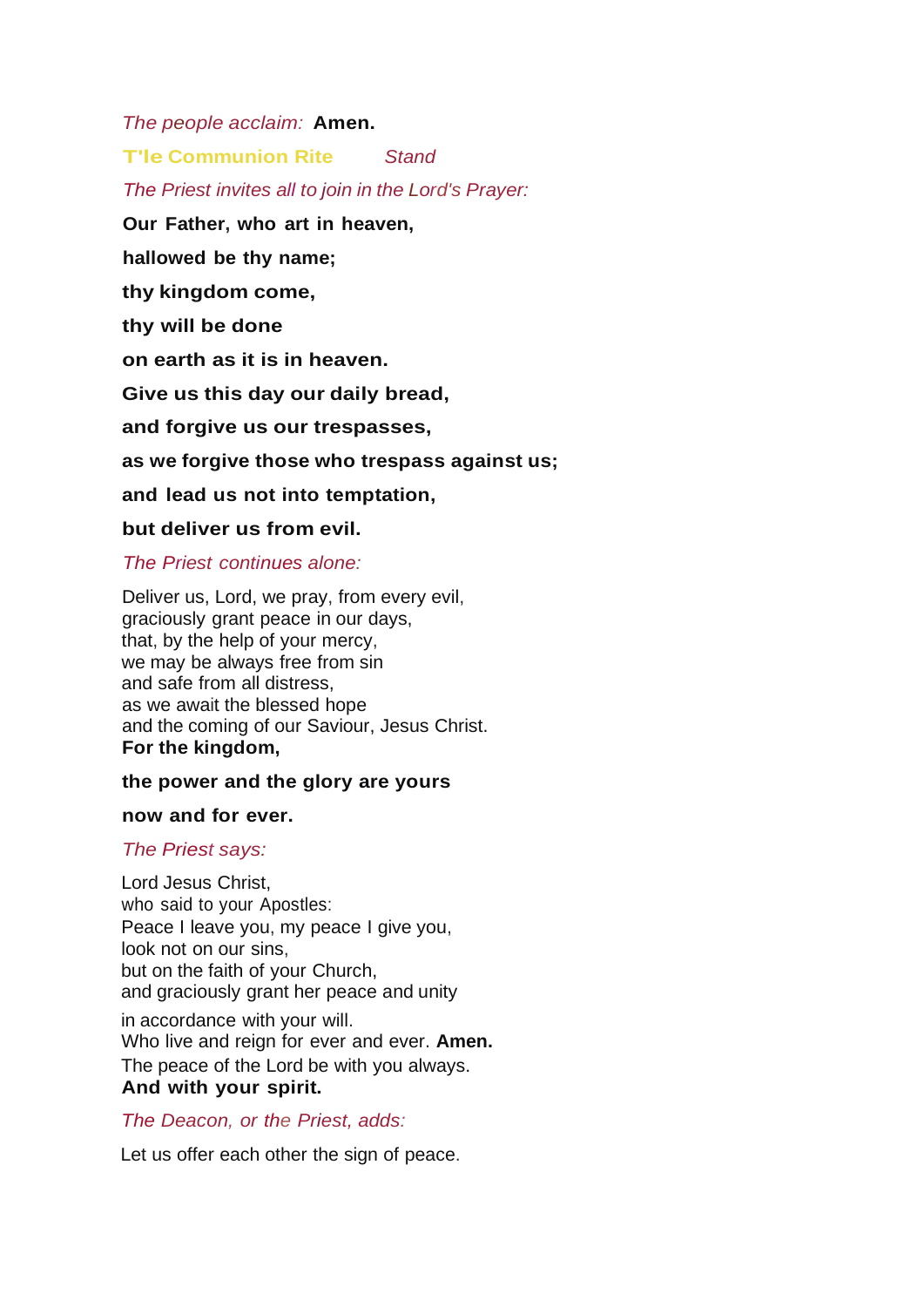#### *The Priest takes the host and breaks if.Meanwhile the people say or sing:*

**Lamb of God, you take away the sins of the world, have mercy on us. Lamb of God, you take away the sins of the world, have mercy on us. Lamb of God, you take away the sins of the world, Grant us peace.** *Kneel*

#### *The Priest shows the host to the people and says:*

Behold the Lamb of God, behold him who takes away the sins of the world. Blessed are those called to the supper of the Lamb.

**Lord, I am not worthy that you should enter under my roof, but only say the word and my soul shall be healed.**

*The Priest or other minister says to each*

#### *communicant*

The Body [Blood] of Christ. *Each communicant answers:***Amen.**

#### **Communion Antiphon** Jn 6: 57

#### **Whoever eats my flesh and drinks my blood remains in me and I in him, says the Lord.**

**Prayer after Communion** *Stand*

Grant, O Lord, we pray, that we may delight for all eternity in that share in your divine life, which is foreshadowed in the present age by our reception of your precious Body and Blood. Who live and reign for ever and ever. **Amen.**